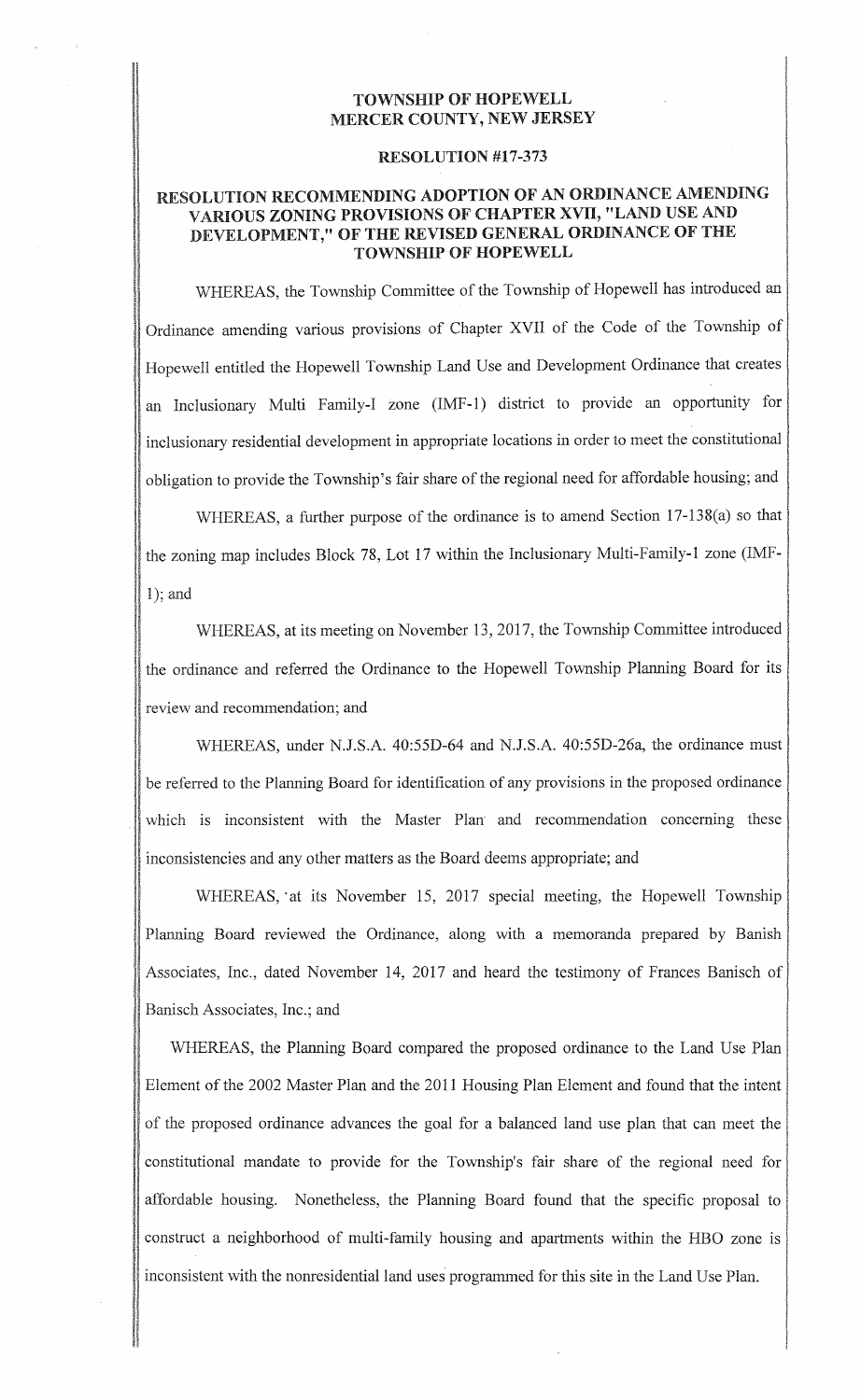WHEREAS, Notwithstanding this inconsistency, in Planning Board Resolution No. 17-023, i<br>International<br>International<br>International the Planning Board recommended that the Township Committee adopt the proposed ordinance.

I

**Income** 

i

**Internet** 

**International Control** 

WHEREAS, on November 27, 2017, the Hopewell Township Committee held a public hearing on the Ordinance Amending Various Zoning Provisions of Chapter XVII, Land Use and Development of the Revised General Ordinances of the Township of Hopewell.

and Development of the Revised General Ordinances of the Township of Hopewell.<br>WHEREAS, the Hopewell Township Committee reviewed the Hopewell Township Planning Board Resolution No. 17-023; the Memorandum of Banisch Associates dated November 14, 2017; heard the testimony of Frank Banisch and all public comments;

WHEREAS, the Hopewell Township Committee found that the Ordinance advances the following objectives:

- To provide for a reasonable balance among various land uses that respects and reflects the interaction and synergy of community life.
- To provide for a variety of housing types which respond to the needs of households of varying size, age, and income, persons with disabilities and emerging demographic characteristics.
- To promote and support the development and redevelopment of affordable housing intended to address the Township's fair share of the region's lower income housing, particularly in areas served by public transportation which connect to areas of employment.
- To provide a range of housing opportunities within the Township with densities and lot sizes that respond to the capabilities and limitations of natural systems and available infrastructure.
- The proposed rezoning results in an appropriate use of land which contributes to the general welfare of the community and state, and is an appropriate response to the mandate to provide affordable housing through municipal zoning.

**INTERNATIONALIST<br>INTERNATIONALIST<br>EXPLORATION** 

11

- The proposed rezoning does not conflict with the development or general welfare of any neighboring municipality, the county or the state as a whole and it provides a reasonable development option to address local affordable housing goals.
- The proposed rezoning provides affordable housing through inclusionary development without the expenditure of public funds and results in the efficient use of the available public infrastructure while curtailing the extension of such infrastructure.
- The proposed rezoning provides zoning requirements and standards that produce the  $\overline{2}$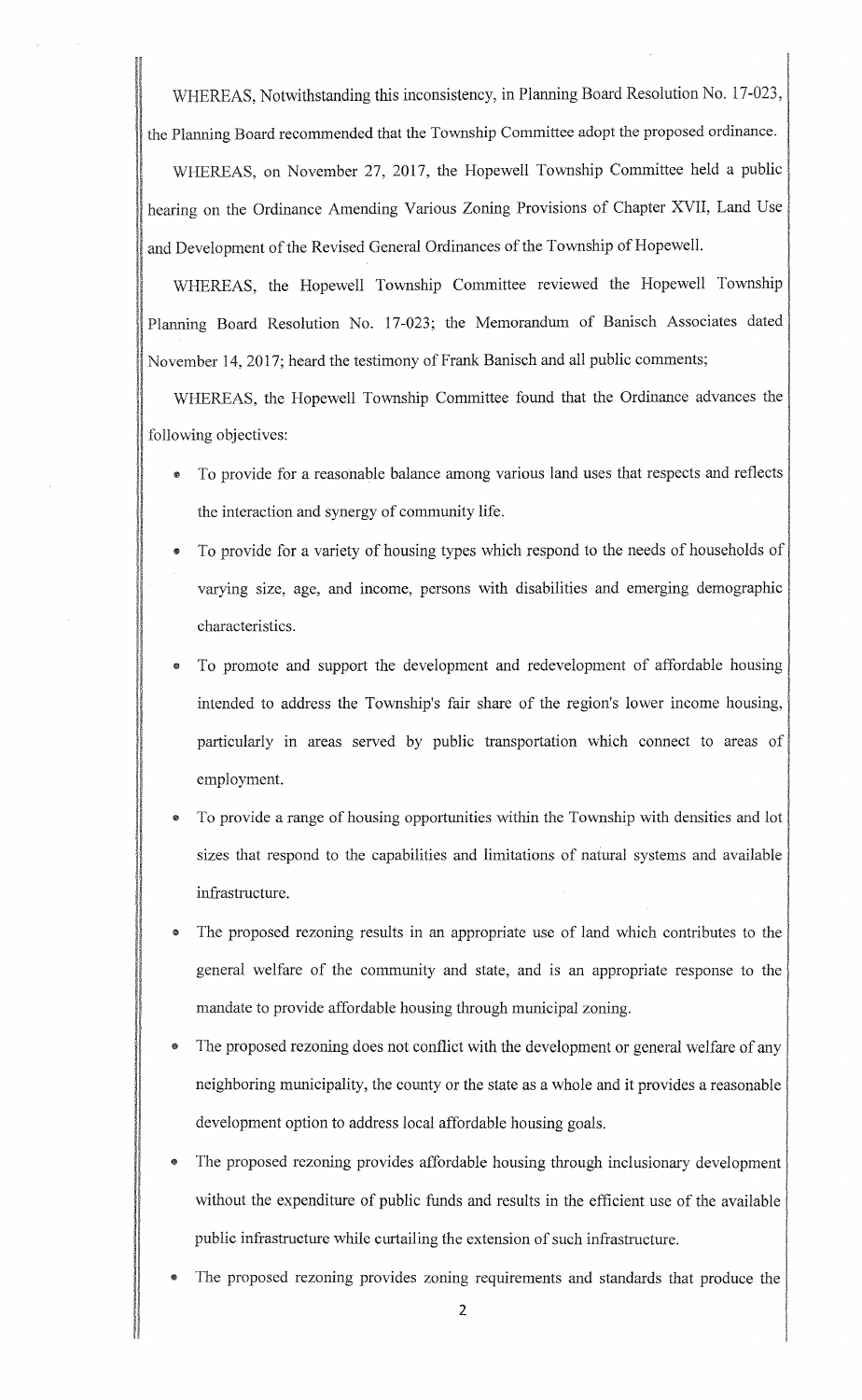opportunity to utilize creative development techniques in order to produce good civic I design and arrangements, which are subject to further Planning Board review during the development application process.

International<br>International

- The procedure followed in developing the proposed ordinance combines public and private procedures that result in an efficient use of land.
- The proposed ordinance improves the balance of land uses sought in the Master Plan.
- The proposed development contemplated by the proposed zoning standards should result in a compact building layout and design.
- While the nonresidential zoning which the proposed ordinance amends is consistent with the Master Plan, the proposed rezoning will advance the goal of diversifying the housing stock and providing affordable housing to meet the constitutional obligation.

NOW, THEREFORE, BE IT RESOLVED, that on this  $27<sup>th</sup>$  day of November, 2017, that the Hopewell Township Committee, County of Mercer, State of New Jersey- hereby adopts the Ordinance Amending Various Zoning Provisions of Chapter XVII, Land Use and Development, of the Revised General Ordinances of the Township of Hopewell to provide for Inclusionary Multi-Family- 1 Zone (IMF-1) and to amend the official zoning map of the **Internet** Township of Hopewell to designate Block 78. Lot 17 within the Inclusionary Multi-Family-I Zone (IMF-1). The Ordinance is hereby adopted for all of the above reasons pursuant to N.J.S.A. 40:55D-62(a) and Willoughby v Planning Board of the Twp. Of Deptford, 326 N.J.Super.158, 165-66 (App. Div. 1999).

Date Adopted: November 27, 2017

## **CERTIFICATION**

I HEREBY CERTIFY THE FOREGOING TO BE<br>A TRUE COPY OF A Resolution ADOPTED<br>BY THE HOPEWELL TOWNSHIP COMMITTEE<br>AT A MEETING HELD<br> $\begin{array}{r} \bigwedge \text{O}} 27,2017 \end{array}$ A TRUE COPY OF A Resolution ADOPTED BY THE HOPEWELL TOWNSHIP COMMITTEE AT A MEETING HELD *;}.* 7, *;).O/* I ~ DATE anne E. So

LAURIE E. GOMPF, MUNICIPAL CLERK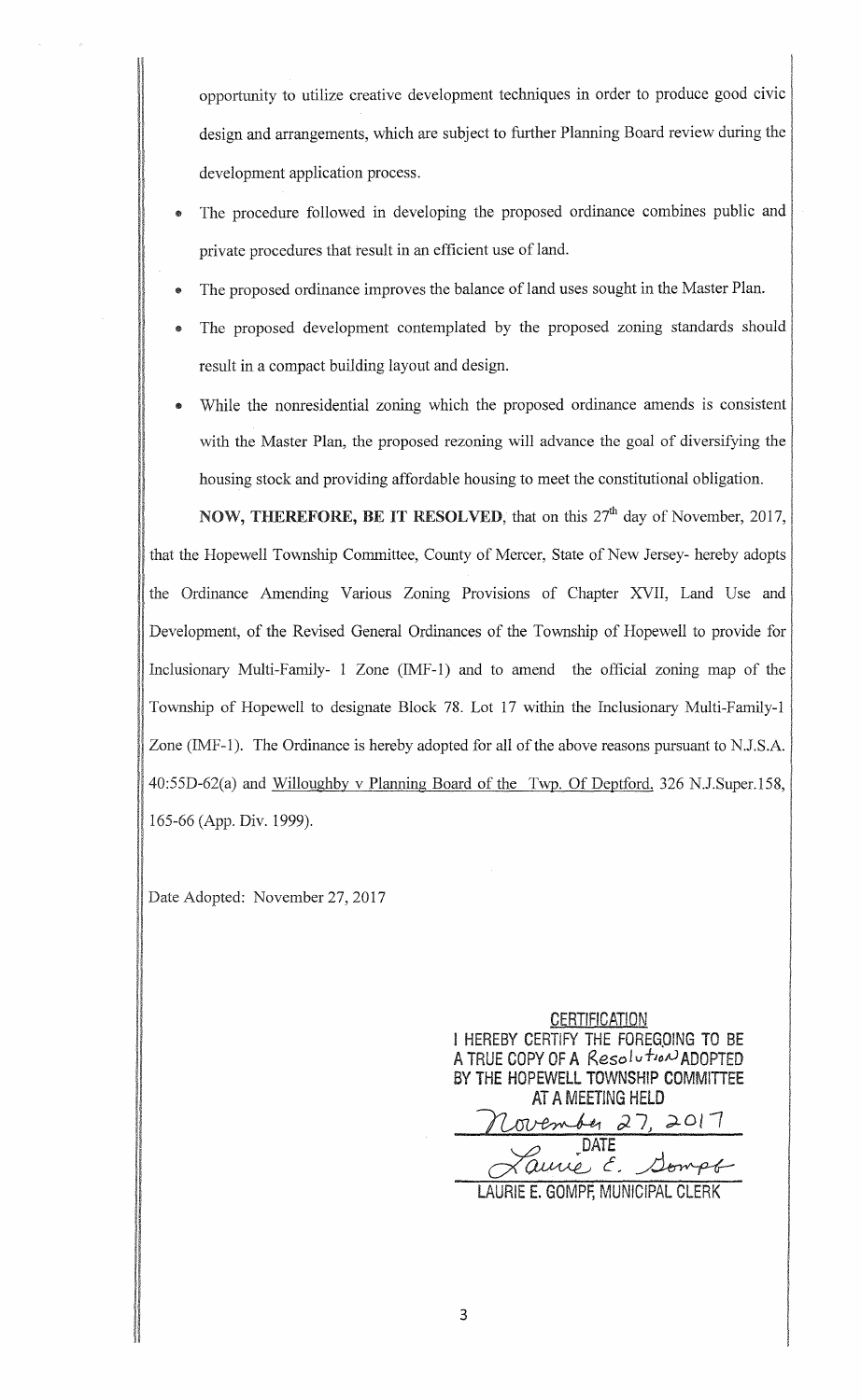# TOWNSHIP OF HOPEWELL MERCER COUNTY, NEW JERSEY

### 0 RD IN AN CE N 0. 17-1671

# AN ORDINANCE AMENDING VARIOUS ZONING PROVISIONS OF CHAPTER XVII, LAND USE AND DEVELOPMENT, OF THE REVISED GENERAL ORDINANCES OF THE TOWNSHIP OF HOPEWELL (1978)"

BE IT ORDAINED by the Township Committee of the Township of Hopewell, County of Mercer and State of New Jersey as follows: Section 1. Amend Section 17-138(a) so that the Zoning Map includes Block 78, Lot 17 within the *Inclusionary Multi*-*Family - 1 Zone (IMF-1).* Section 2. Amend Section17-138(b) "Map Amendments" to add the following note:

"21. The official zoning map of the Township of Hopewell was amended on November 27, 2017 (Ord. No. 17-1671) to designate Block 78, Lot 17 within the *Inclusionary Multi-Family - 1 Zone (IMF-1.* 

Section 3. Article IX, entitled "Zoning Districts", of Chapter XVII, Land Use and / Development, of the "Revised General Ordinances of the Township of Hopewell, New Jersey <sup>~</sup>(1978)," is hereby amended and supplemented with the addition of the Inclusionary Multi- <sup>1</sup> family -1 Zone (IMF-1) to read as follows:

#### *117-173 Inclusionary Multi-Family -1 Zone (IMF-I)*

- $a<sub>1</sub>$ ii . *Purpose*. The purpose of this district is to provide an opportunity for inclusionary residential development in an appropriate location in order to meet the constitutional obligation to provide for the Township's fair share of the regional need for affordable housing. This zone advances the dual master plan objectives of increasing the supply of affordable housing and diversifying the types of housing available to meet the changing demographics of the Township. This zone is also intended to implement the terms of a certain Settlement Agreement, including the Supplemental Settlement Agreement attached thereto, by and between, inter alia, the Township and Fair Share Housing Center dated July 13, 2017, which Agreement was approved by the Court at a Fairness Hearing held on August 28, 2017 in the action captioned In the Matter of the Application of the Township of Hopewell, Docket No. MER-L-1557-15 (Mt. Laurel).
	- b. Permitted Principal Uses.

ij Ii ii

II !i /i rl

!i

p.

11

11 ii I, 'I /, II i. ]j I' 1, II

~

!j

ii

II I! i<br>II II II II<br>II II II II II II

~ "

II

II 11<br>11 I [! ll ! I I 11 !I 11 /1 i II

- 1. Garden apartments.
- 2. Townhouses.

3. Stacked flats, in a multi-family dwelling building, which may contain up to three dwelling units vertically provided each unit has its own private entrance. Stacked flats may have rear loaded driveways and garages with a rear access way of 24' in width (excluding driveways) for 2 way traffic or 18' in width (excluding driveways) for 1 way access.

- $\mathbf{c}$ . Permitted Accessory Uses
	- 1. Structures designed for recreation or community use as a part of the multifamily dwelling development.
	- 2. Private garages and carports.
	- 3. Tot lots.
	- 4. Walking paths.
	- 5. Off-street parking facilities.
	- 6. Community clubhouse with fitness room, club room and furnished model.
	- 7. Management and leasing offices.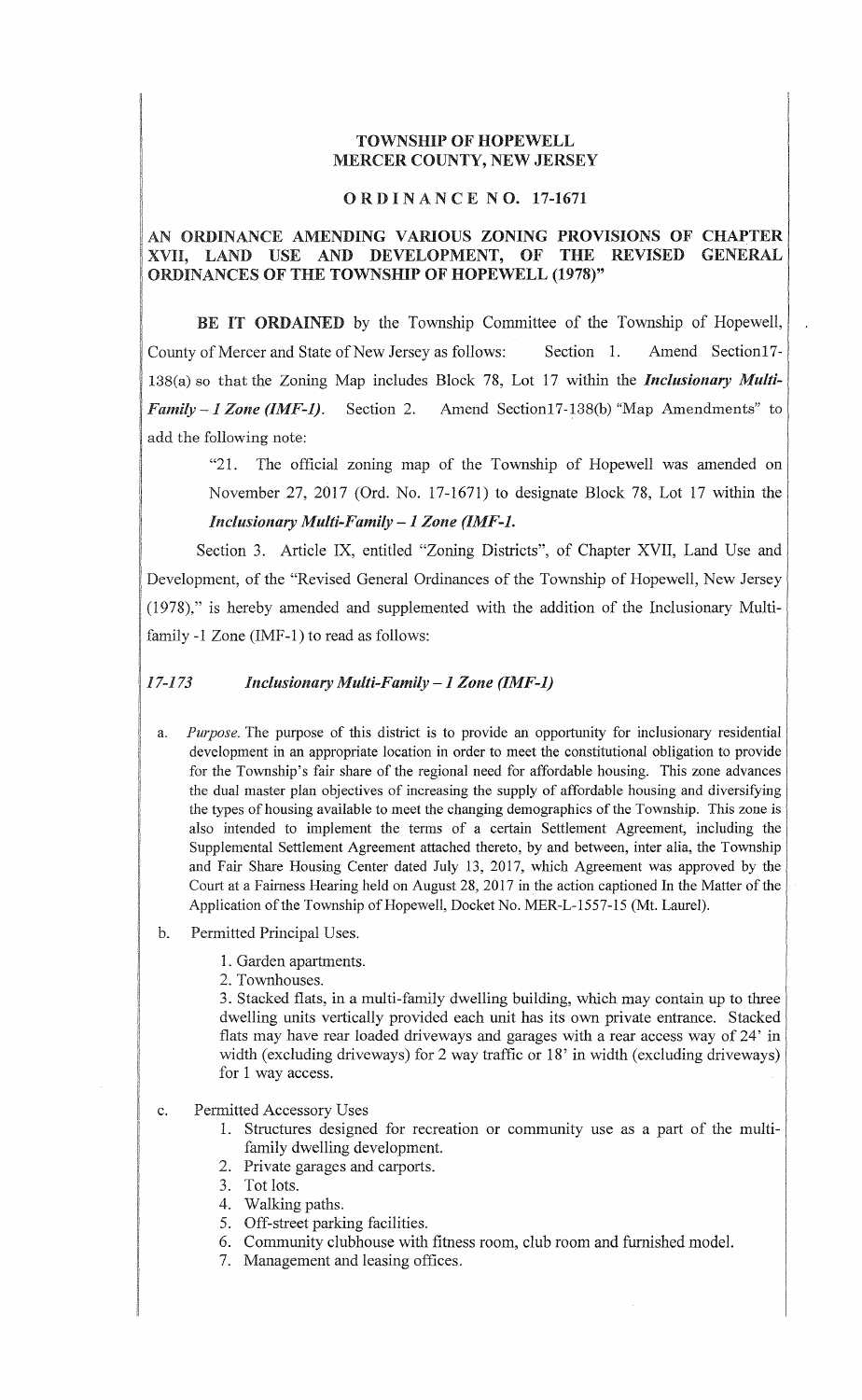|    | 8. Maintenance office/garage building not to exceed one (1) story in height and<br>1,500 square feet in floor area. The façade design shall match the residential<br>structures.<br>9. Solid waste facilities.<br>10. Monument signs located at entrance to be constructed of stone or brick, not to<br>exceed 100 square feet in area and eight (8) feet in height.<br>11. Utility structures and facilities needed to provide the direct service of gas,<br>electricity, telephone, water, sewerage and cable television.<br>12. Temporary Sales Model Homes within the respective home types, including<br>related direction signage to identify the home(s) as a model.<br>13. One temporary construction and one temporary marketing/sales trailers.<br>14. Patios and Decks directly adjacent to the rear of any homes, which shall also be<br>permitted to be located within building setbacks.<br>15. Privacy fences separating the townhomes shall not exceed 10' in length and<br>shall not enclose a patio.<br>16. Such other accessory uses customarily incidental to the uses permitted herein,<br>however outdoor storage other than that which can be accommodated on a deck<br>or patio is not permitted. Free standing or attached storage sheds outside of a<br>patio or deck are not permitted. |                                                                                                                                                                                                                                                                                                                                                                                |  |
|----|--------------------------------------------------------------------------------------------------------------------------------------------------------------------------------------------------------------------------------------------------------------------------------------------------------------------------------------------------------------------------------------------------------------------------------------------------------------------------------------------------------------------------------------------------------------------------------------------------------------------------------------------------------------------------------------------------------------------------------------------------------------------------------------------------------------------------------------------------------------------------------------------------------------------------------------------------------------------------------------------------------------------------------------------------------------------------------------------------------------------------------------------------------------------------------------------------------------------------------------------------------------------------------------------------------------------|--------------------------------------------------------------------------------------------------------------------------------------------------------------------------------------------------------------------------------------------------------------------------------------------------------------------------------------------------------------------------------|--|
| d. | Overall or Entire Tract Bulk and Area Requirements                                                                                                                                                                                                                                                                                                                                                                                                                                                                                                                                                                                                                                                                                                                                                                                                                                                                                                                                                                                                                                                                                                                                                                                                                                                                 |                                                                                                                                                                                                                                                                                                                                                                                |  |
|    | 1. Minimum Lot Area<br>2. Minimum Lot Frontage<br>3. Minimum Lot Width<br>4. Minimum Lot Depth<br>5. Minimum Building Set-back<br>1. Front yard<br>sidewalk)<br>2. Side/Rear yard<br>from back of curb)<br>3. Building to Building<br>6. Maximum Building Coverage<br>7. Maximum Impervious Coverage<br>Maximum Density<br>8.<br>Maximum Building Height<br>9.<br>10. Drive Aisle Width<br>11. Parking (excludes driveways for the purpose of set-back and distance)<br>1. Spaces per unit<br>2. Set-back from tract property line 20 feet<br>3. Distance from building<br>4. Parking stall size<br>17. Minimum landscaped buffer                                                                                                                                                                                                                                                                                                                                                                                                                                                                                                                                                                                                                                                                                  | 10 acres<br>150 feet<br>300 feet<br>200 feet<br>45 feet (for individual units: shall be 20'<br>from back of curb where no sidewalk provided, and 20' from back of<br>40 feet (for individual units: shall be 10'<br>20 feet<br>30%<br>60%<br>8 units/acre<br>3 stories and 45 feet<br>24' for 2 way traffic/access<br>per RSIS<br>10 feet<br>$9' \times 18'$<br>25' front yard |  |
| e. |                                                                                                                                                                                                                                                                                                                                                                                                                                                                                                                                                                                                                                                                                                                                                                                                                                                                                                                                                                                                                                                                                                                                                                                                                                                                                                                    | 20' side and rear yards<br>Very Low, Low and Moderate Income Housing Requirements                                                                                                                                                                                                                                                                                              |  |
|    | A minimum set aside of 15% of all units must be deed restricted for occupancy by very,<br>1.<br>low and moderate income households.<br>2. Very low, low and moderate-income housing shall be constructed and rented in<br>accordance with the Council on Affordable Housing rules at N.J.A.C. 5:93-1 et seq. and<br>Uniform Housing Affordability Controls (UHAC) at N.J.A.C. 5:80-26.1 et seq.<br>including standards for the split between very low, low and moderate income housing.                                                                                                                                                                                                                                                                                                                                                                                                                                                                                                                                                                                                                                                                                                                                                                                                                            |                                                                                                                                                                                                                                                                                                                                                                                |  |

3. A minimum of 13% of the affordable units shall be very low income units, affordable to households earning 30% of the median income; and 37% of the affordable units shall be low income units. The balance of units (50 percent) shall be moderate income units.

\1.

l}

!1 ii 11

i<br>India<br>India<br>India

4. Affordable housing units shall be affordable family rentals (not age-restricted) and shall be located in one or more buildings. A Certificate of Occupancy for the affordable building must be issued before the Township is obligated to issue more than 51% of the Certificates of Occupancy for the market rate units. The Township designated Certificates of Occupancy for the market rate units. Affordable Housing Administrator shall be responsible to affirmatively market, administer and certify the occupant of each affordable unit, with all administrative costs to be paid by the Developer.